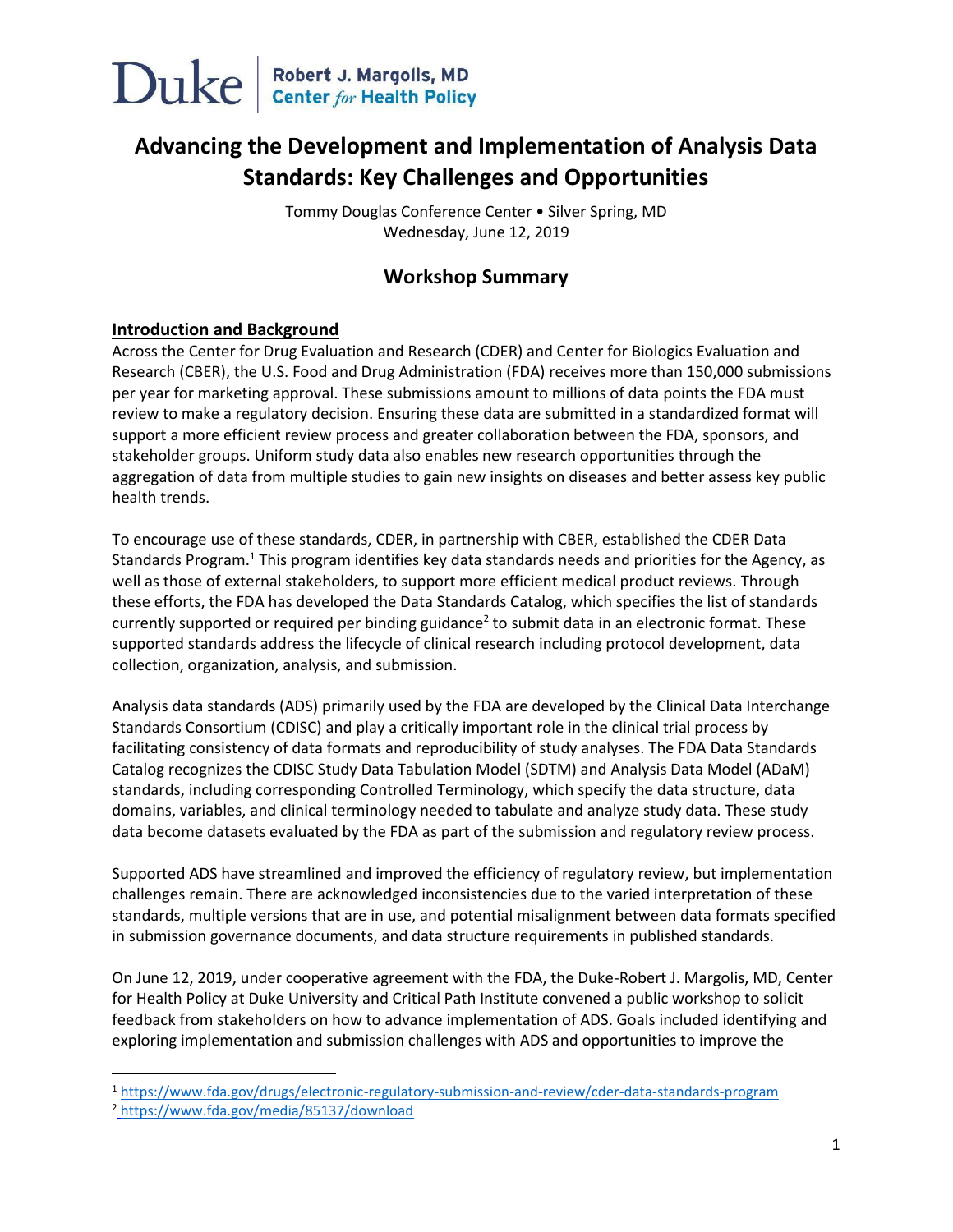implementation of ADS to improve the predictability and quality of data submissions sent to the FDA. This feedback will inform FDA's strategic planning to improve the efficiency of regulatory review, and advance development of the Agency's efforts to support and enable standardized study data for electronic submissions.

#### **Stakeholder Perspectives on Key Challenges Implementing Analysis Data Standards**

Stakeholders representing a number of key perspectives provided input on their experience implementing analysis data standards. Many challenges identified during the discussion resulted from the variability in how stakeholders interpret implementation requirements. The discussion primarily focused on challenges related to industry-led medical product submissions, but also included related viewpoints from non-industry stakeholders such as academic and non-profit organizations.

#### *Industry Challenges*

Key themes that emerged from the sessions focused on pharmaceutical industry applications and the underlying drivers of standards implementation variability, as well as complexity of submission analysis and review.

#### *Standards implementation variability*

Noted implementation differences can arise from the following sources of variation:

- Inconsistent ADS implementation practices observed in regulatory submissions to FDA, combined with submissions that do not meet requirements posted by review divisions,
- Variability in review and interpretation of datasets across review divisions,
- Differences in dataset requirements specified in published standards that may be inconsistent with posted submission requirements,
- Submission requirement differences across regulatory agencies and with research organizations,
- Provisions for implementation flexibility provided for in published standards,
- Need to support multiple versions of standards at any one time.

Presenters and panel members discussed sources of variability of ADS implementation practices observed in submissions to regulatory agencies, and submissions which at times do not meet all aspects of published requirements. Industry stakeholders noted potential discrepancies in how different review divisions interpret and review data that utilize ADS. Additional variability can arise from differences in deliverable requirements between organizations that specify requirements for research, and differences in requirements across global regulatory bodies. These sources of variability can impact how analysis datasets are structured and analyzed.

Stakeholders also commented on limited international alignment regarding submission nomenclature and data standards requirements. Divergence has been observed between standards supported by FDA and global regulatory agencies. While there are efforts underway, facilitated by standards development organizations, more work is needed to harmonize differences in country-specific regulatory requirements. Special focus will also be needed to understand how new data privacy regulations such as the European Union's (EU) General Data Protection Regulation (GDPR) can affect data mapping, analysis, and transmission of submission data. Country-specific data privacy laws may require additional changes to ensure compliance with both EU and country-specific data privacy regulations.

Another source of ADS implementation variation can result from differences between submission requirement documents issued by regulatory agencies, and data standards published by standards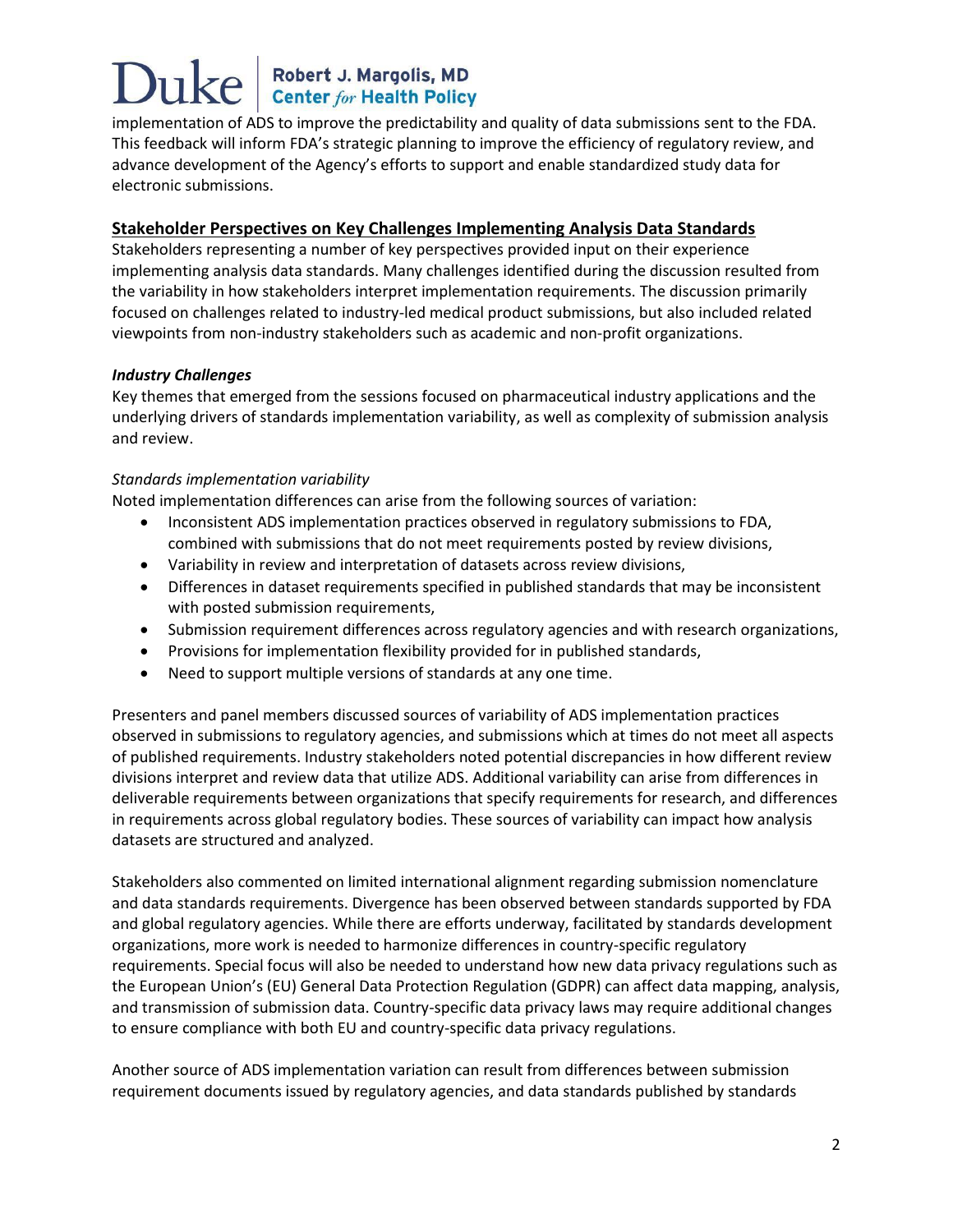development organizations. The FDA publishes Technical Specifications, which were established as a process to provide clear statements of submission data requirements in a given therapeutic area. In addition to the SDTM and ADaM foundational data standards, CDISC publishes Therapeutic Area User Guides (TAUGs), which were established as an innovation to build on foundational standards. TAUGs are supplements to the foundational standards that provide for a more detailed representation of data for a specific therapeutic area. Risks noted during the discussion were that an FDA Technical Specification may require the use of data structures for submissions that are not consistent with the data specifications of foundational standards and TAUGs published by CDISC, and that TAUGs may not fully address all aspects of FDA data submission requirements in a given therapeutic area.

As stated in the FDA Technical Conformance Guide, sponsors may use new TAUG extensions of a CDISC standard, but are not required to do so until the extensions have been incorporated into versions of foundational standards supported by FDA, as listed in the FDA Data Standards Catalog.<sup>3</sup> FDA and PMDA are active contributors to the development of ADS and work to coordinate updates of submission requirements such as FDA Technical Specifications with the publication of standards updates and new releases by standards development organizations. Even with coordination of efforts, differences in timing between the incorporation by CDISC of TAUG content into supported foundational standards and the issuance by FDA of Technical Specifications for a given therapeutic area can occur, which can contribute to standards implementation variability.

The CDISC SDTM and ADaM data standards, along with TAUGs, provide a high degree of flexibility for implementation, and user guides can at times be ambiguous, contributing to variability of implementation approaches. Due to the necessary parallel development of updates of these foundational standards and new releases or updates to TAUGs, temporary misalignments across standards can occur. Additionally, differences in interpretation of SDTM during data mapping across organizations can lead to inefficiencies in analysis and regulatory review. At times, conversion of data from legacy systems to SDTM and analysis datasets can also introduce variances, for example, if the analysis datasets are extracted from a sponsor's internal data system instead of directly from SDTM to ADaM.

There are also challenges with the versioning of these standards given multiple versions can be supported and used at the same time (e.g., SDTM Implementation Guide versions 3.1.2, 3.1.3, and 3.2). This adds complexity when a project begins using a specific supported version of a standard, and then that standard is updated or no longer supported. When a version of the standard changes or is no longer supported, the project team then needs to decide whether to continue with the original version or update data mapping to conform to the new standard. If the team decides to continue with an unsupported version of a data standard, the sponsor must submit a waiver request which needs to be approved by FDA.<sup>4</sup>

#### *Complexity of submission analysis and review*

l

Stakeholders noted that some data structures required for submission datasets can result in increased analytic complexity, which is another key driver of variation with standards implementation. Underlying factors contributing to this included the following:

<sup>3</sup> <https://www.fda.gov/industry/fda-resources-data-standards/study-data-standards-resources>

<sup>4</sup> [https://www.fda.gov/drugs/forms-submission-requirements/guidelines-requesting-waiver-current-supported](https://www.fda.gov/drugs/forms-submission-requirements/guidelines-requesting-waiver-current-supported-study-data-standard-versions)[study-data-standard-versions](https://www.fda.gov/drugs/forms-submission-requirements/guidelines-requesting-waiver-current-supported-study-data-standard-versions)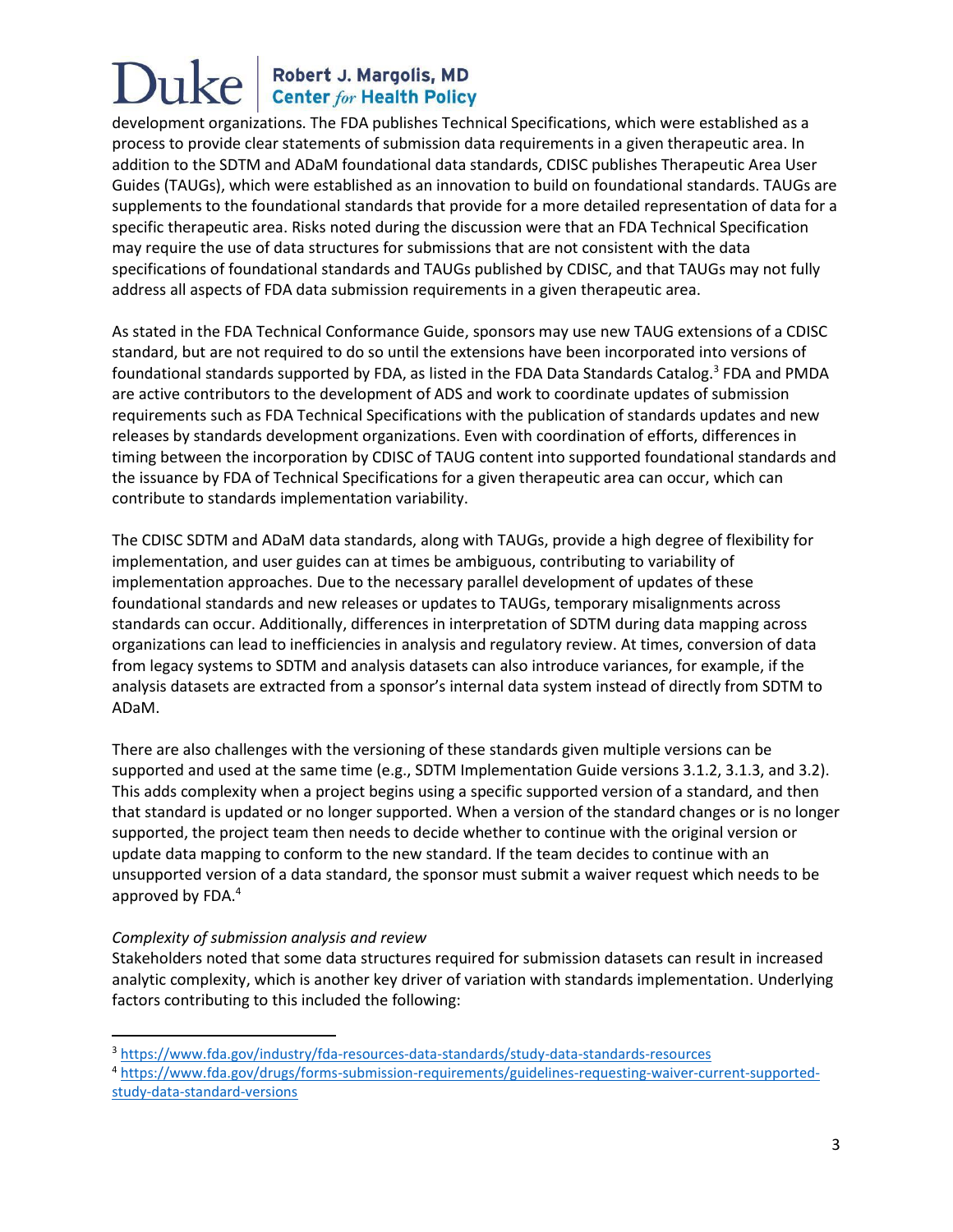# Duke

## Robert J. Margolis, MD<br>Center for Health Policy

- Conversions between wide and narrow data structures to meet submission requirements,
- Missing intermediate datasets that hinder reproducibility and traceability of analysis, and
- Varied implementation practices in the use of SDTM custom domains and user defined ADaM datasets.

If the FDA requires datasets that have a wide structure (one record per subject), and a sponsor has performed data analysis using narrow data structures (multiple records per subject), converting the narrow data into wide data may require additional resources and time. In some cases, the type of analysis drives a preference for narrow vs wide data structures. However, early alignment with regulatory requirements might prevent subsequent delays and challenges for the sponsor during later stages of the submission process.

The reproducibility of the analysis is a critical component of medical product review, and barriers beyond dataset structure were identified that could limit the ability to reproduce results. Transformations or interpretations applied to data can introduce variations as data are tabulated and mapped from sources of primary collection (e.g., case report forms) into SDTM and ultimately exported into ADaM analytic structures. Multiple stakeholders at the workshop noted that differences in how organizations interpret SDTM and ADaM requirements can impact how data are mapped. This can affect reproducibility since it can be challenging to trace these transformations and mappings given the large volume of data elements included in analytic data sets.

Another area of complexity is the amount of flexibility allowed in SDTM for customized supplemental qualifier (SUPPQUAL) domains. These domains can accommodate necessary variables or data points not currently structured within the standards. Because the SDTM standard does not allow the addition of new variables to defined domains, a SUPPQUAL domain affords a means to store additional information on a subject or event. This may cause differences in SUPPQUAL customizations which can complicate analysis when datasets from multiple sources or trials need to be analyzed together as part of a submission or regulatory review.

Flexibility in ADaM standards can also introduce complexity. The ADaM standard currently defines multiple classes of ADaM datasets, some with specified wide data structures, some with specified narrow data structures, and some with user-defined data structures. At times, analysis datasets that do not use ADaM are also required to fully represent analysis results, and as a result, submissions in the same therapeutic area from different sponsors may have very different analysis dataset content and structure. It is important to fully document and include in submissions of ADaM and non-ADaM analysis datasets, including intermediate or temporary datasets, metadata, analysis variable metadata, and analysis results metadata.

#### *Challenges Implementing Standards in Academic and Non-Profit Research Settings*

Discussion on research and applications outside of industry highlighted a different set of challenges with standards implementation and particularly the acceptance of data standards and funding aspects that can limit resources needed to adopt and implement standards.

Several challenges were highlighted when considering implementation of data standards in academic settings. Often these studies are designed for the exploration of new hypotheses, which can provide several challenges for consistent use of data standards given the uncertainty of whether the research will advance forward. This can be observed especially with unique drug development programs in academic settings that have highly specialized, small research groups where applicable standards may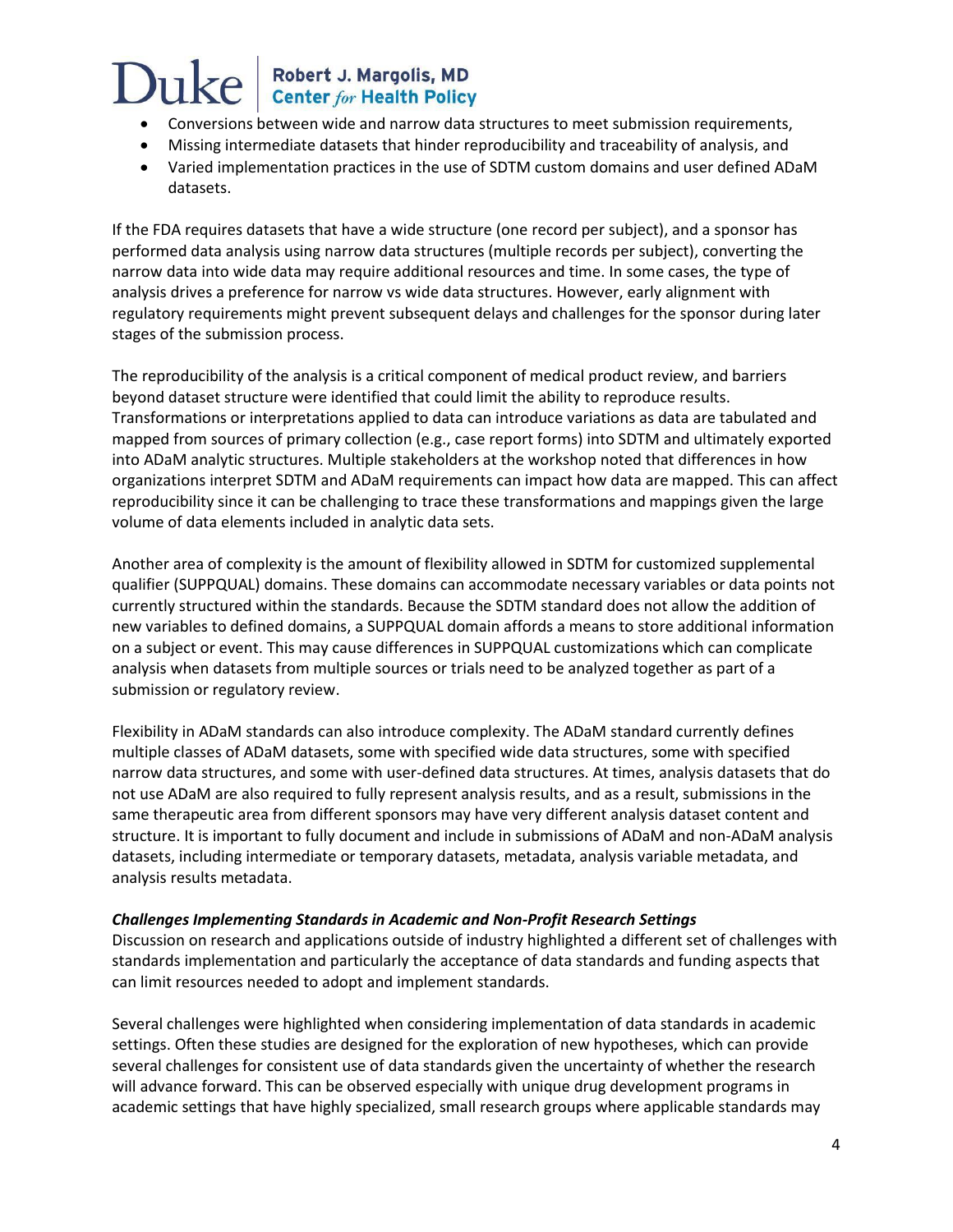not be available for studies with new types of subject observations due to the exploratory nature of this research. Example data types discussed during the workshop where there may not be well-defined standards structure for regulatory submissions are genetic data, imaging data, and digital health data.

Academic institutions and non-profits may also have limited experience with data sharing practices that are contributing to the inconsistent use of study standards. In a culture that recognizes novel research, investigators may not prioritize easier sharing of data over pursuing new avenues of research. There are also concerns that data standards may limit the ability of investigators to pursue research or dictate how their research needs to be conducted. Additionally, since this research is often conducted in the clinical setting, data initially collected through an electronic health record is often later re-entered into electronic data capture (EDM) systems. This adds additional steps to processes for data collection and could lead to missing clinical context when imputing observations into EDM systems.

Lastly, key supporters and funders of academic research may not fully understand the benefits of standards, and consequently, grant-based funding mechanisms may not provide adequate resources needed for standards training and implementation. However, during the discussion multiple academic investigators shared interest in transparency and the need for practical ways to implement standards.

#### **Key Opportunities to Improve the Implementation of Analysis Data Standards**

Reducing the variability of how standards are applied, addressing the technical complexity of developing analysis datasets, and spurring wider adoption of ADS across the stakeholder community were identified as key priorities to advance ADS implementation.

#### *Reducing variability by aligning stakeholder ADS requirements through greater harmonization, communication, and collaborative partnerships*

Non-profit collaborative organizations such as PhUSE and for-profit standards validation tool development organizations are major contributors to efficient and consistent implementation of data standards, and can help with harmonization and integration across SDTM and ADaM. Improved integration is needed starting with define.xml structures and extending to more consistency in the applicable controlled terminology. In general, establishing ADS best practices across industry, standards development organizations, and regulatory agencies could lead to improved consistency and better alignment between SDTM and ADaM technical requirements.

Workshop discussants suggested it would be helpful to have more feedback from FDA reviewers during the regulatory review process to ensure submissions are utilizing standards appropriately to support efficient regulatory review. There was general support for developing a formal process where the Agency provides feedback on application specific issues related to data structure and format, which was coined as a technical "postmortem" during the discussion. Such feedback could address sources of variation that cause review challenges, but are not severe enough to impact the approval of the application. Both the U.S. FDA and the Japanese Pharmaceuticals and Medical Devices Agency (PMDA) emphasized importance of discussions with agency review teams when questions arise (Type C meetings). Also, adding representatives from data and standards teams, including data scientists, could help facilitate Agency-sponsored discussions given their role in designing and implementing data systems that employ these standards.

Additionally, stakeholders would like more opportunities to work collaboratively to identify problems and shared solutions to improve the quality of submissions. A recommendation was made to increase the use of real-time-reviews as used today in FDA's CDER Office of Hematology and Oncology Products,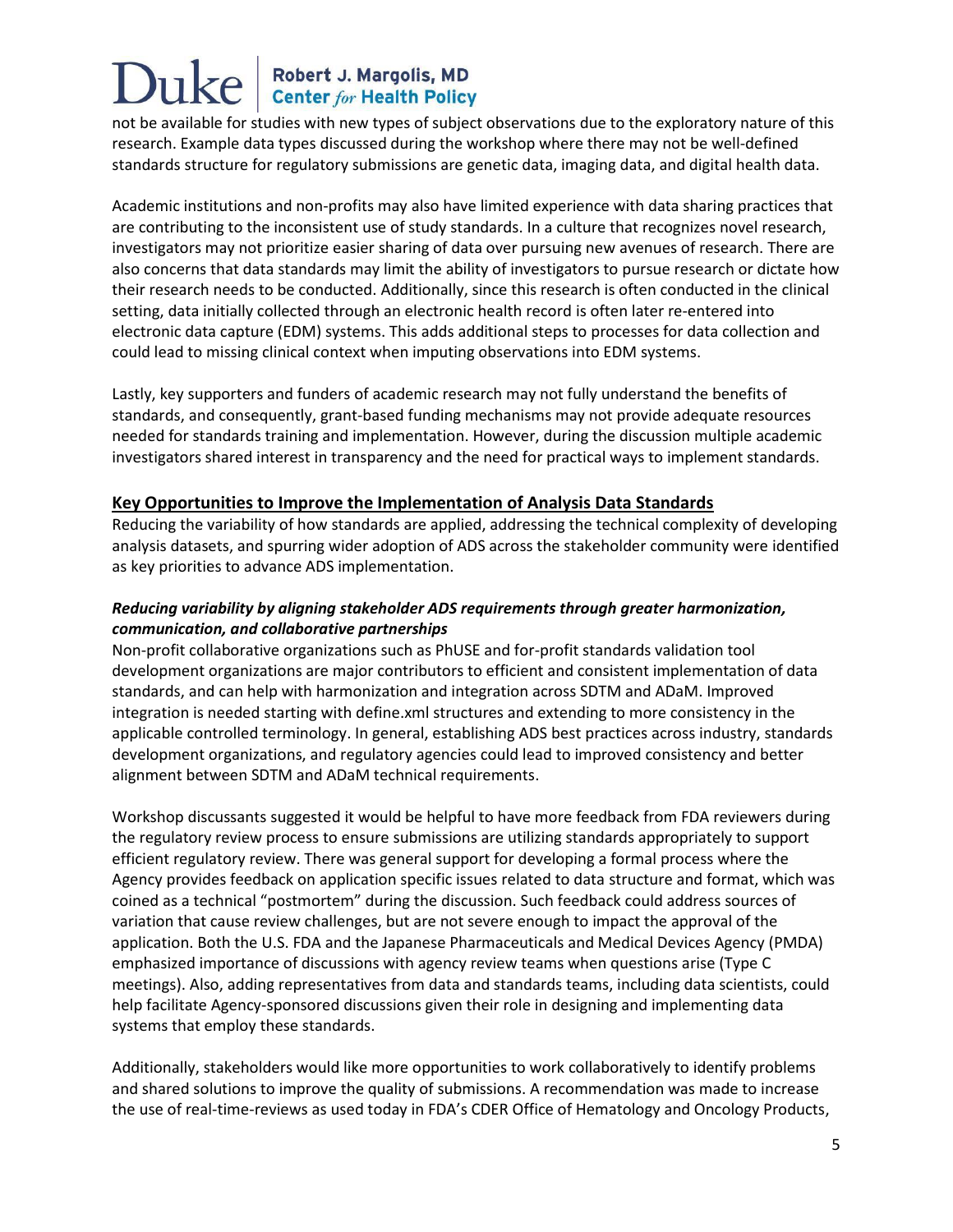which involves the submission of data to FDA after the clinical trial database is locked. This facilitates early communication between the Agency and the organization developing the medical product prior to submission, and allows the Agency to start evaluating the pre-submitted data for sufficiency and integrity. By the time the company submits the application, the Agency might have already completed analyses and be familiar with the data. This model may provide a potential best practice for other therapeutic areas.

The importance of sharing best practices in standards implementation was consistently highlighted throughout the workshop. Regulatory agencies, standards development organizations, sponsors, researchers, and funding institutions all have a role in facilitating the sharing of best practices and communicating the benefits of standards adoption. Stakeholders at the meeting suggested additional collaborations and training led by the CDISC community would be helpful in developing strategies to communicate the value of standards, and formal training within academic programs that train data scientists to improve use of standards. Another collaborative opportunity discussed was supporting more clinician engagement in developing definitions for therapeutic area outcomes, which would also facilitate dialogue with study investigators on capturing high-quality data at the point of entry.

#### *Improving data traceability to reduce analytic complexity*

Opportunities to improve data traceability were identified as critical to improving the reproducibility of research and efficient review of submissions by FDA staff. It was suggested that sponsors should submit all datasets to support analysis conclusions including intermediate datasets as well as software scripts/programs used to run the analysis. Since providing this information can be resource-intensive for both sponsors to submit and FDA to review, additional innovations may be needed to streamline this process. Some stakeholders suggested streamlining datasets to an accepted minimum amount of data elements required to execute the analysis and pointed to efforts already underway at the National Institutes of Health (NIH) to define common data elements (CDE) to be collected for studies engaged in a specific therapeutic area. There has been exploratory work to incorporate CDEs into CDISC TAUGs, and this could be a promising area for CDISC to advance moving forward.

A suggestion to strengthen the consistency and traceability of data was to constrain SDTM domain size, enable splitting of domains, and support more standardized approaches for leveraging SUPPQUAL variables. These improvements could result in more standardization of ADaM dataset structures in a manner that does not impact analysis capability. Finally, a comment was made about the benefits of broader adoption and use of the CDASH standard to help standardize how data are collected in clinical trials to improve traceability of data into SDTM.

#### *Supporting tool development and implementation resources to reduce barriers impacting standards adoption*

Another area of opportunity lies in the development of tools and automation of standards implementation processes. Tools that could automate data mapping and submission preparation would be helpful given the growing volume of data being captured from increasingly diverse sources of data. Such tools could support greater integration of data into analytical files for submission. Approaches that can make use of new and emerging data science technology such as data visualization and machine learning could also improve or streamline how standards are applied as well as the regulatory evaluation of data, analytical methods, and trial results.

Multiple stakeholders suggested there would also be substantial benefit from the availability of more standards knowledge bases and reference sources as well as stakeholder engagement to reduce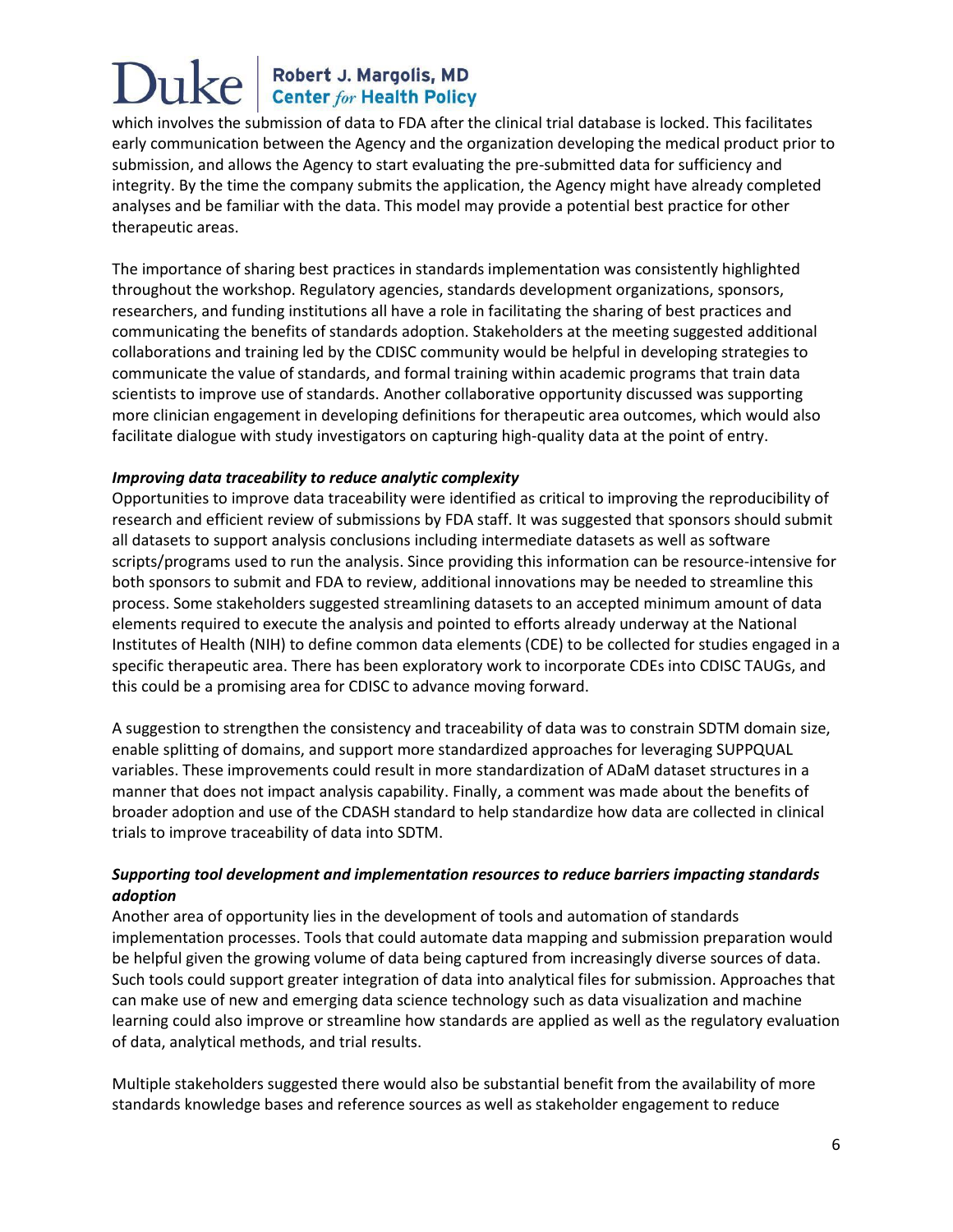variation and improve standards adoption. The cost of producing standardized datasets for submission can be high, particularly for smaller sponsors and academic groups who may be hesitant to adopt standards in early-phase studies given the costs and uncertainty whether the investigational product will move forward to late-stage studies, and therefore, such groups may especially benefit from the availability of tools and resources needed to help reduce the burden of implementing standards. Making materials more accessible to all stakeholders, including providers, could support more uptake and adoption of these standards.

#### **Emerging Opportunities for Standards Development and Innovation with Real-World Data and Evidence**

The workshop demonstrated growing interest in the regulatory uses of emerging sources of data being increasingly used to support medical product submissions such as real-world data (RWD) and resultant real-world evidence (RWE). Today, there are gaps between approved uses for medical products and how health systems and providers use these products for treating patients. Additionally, the increasing costs and resources needed to design and conduct clinical trials are a key challenge for getting new products approved. RWD provides opportunities to both make clinical trials more efficient to implement, and also potentially serve as a data source to generate a broader range of evidence and insights into a patient's functioning compared to traditional trials.

Key regulatory considerations for utilizing RWE as part of a medical product submission were discussed in the context of FDA's ongoing efforts to explore the utility of RWD. There are important regulatory questions that must be addressed for appropriate regulatory review of these data sources and study designs, which must have the sufficient scientific rigor needed to make a regulatory decision. For example, when looking at treatment exposures and outcomes, it may be important to understand the correct sequencing of treatment administration. There could be numerous variables needed to understand this context, including medication order, administration, and confirmation of administration. Study methodologists and standards implementers need to ensure these variables are completely and consistently represented in SDTM datasets, using SUPPQUAL if necessary, with corresponding inclusion in ADaM.

There was general agreement that existing CDISC standards would be crucial to support regulatory submissions to FDA, but additional standards development may also be needed. While CDISC standards are tuned for the regulatory submission use case, they may not be able to fully accommodate the diversity of real-world data sources available as envisioned under the FDA's regulatory framework for RWE.<sup>5</sup> Additionally, there is complexity with the growing number of data environments being used and common data models (CDM) for structuring and describing data (e.g., Sentinel Initiative CDM, Observational Health Data Sciences and Informatics (OHDSI) CDM, National Patient-Centered Clinical Research Network (PCORnet) CDM, and proprietary data models). The Health Level 7 (HL7) Fast Healthcare Interoperability Resources (FHIR) standard was discussed as a potential approach that could serve as an intermediary step to accommodate these different data structures and transform them into CDISC data structures used for submissions.

Ultimately, solutions will require finding ways to collaborate with the stakeholder community – industry, health systems and providers, payers, patients, etc. – around both collection and analysis of RWD. More education and awareness of RWD mapping initiatives was identified as a critical step towards improving

 $\overline{\phantom{a}}$ 

<sup>5</sup> U.S. Food and Drug Administration. Framework for FDA's Real-World Evidence Program. 2018. Accessed on Oct. 9, 2019 at: <https://www.fda.gov/media/120060/download>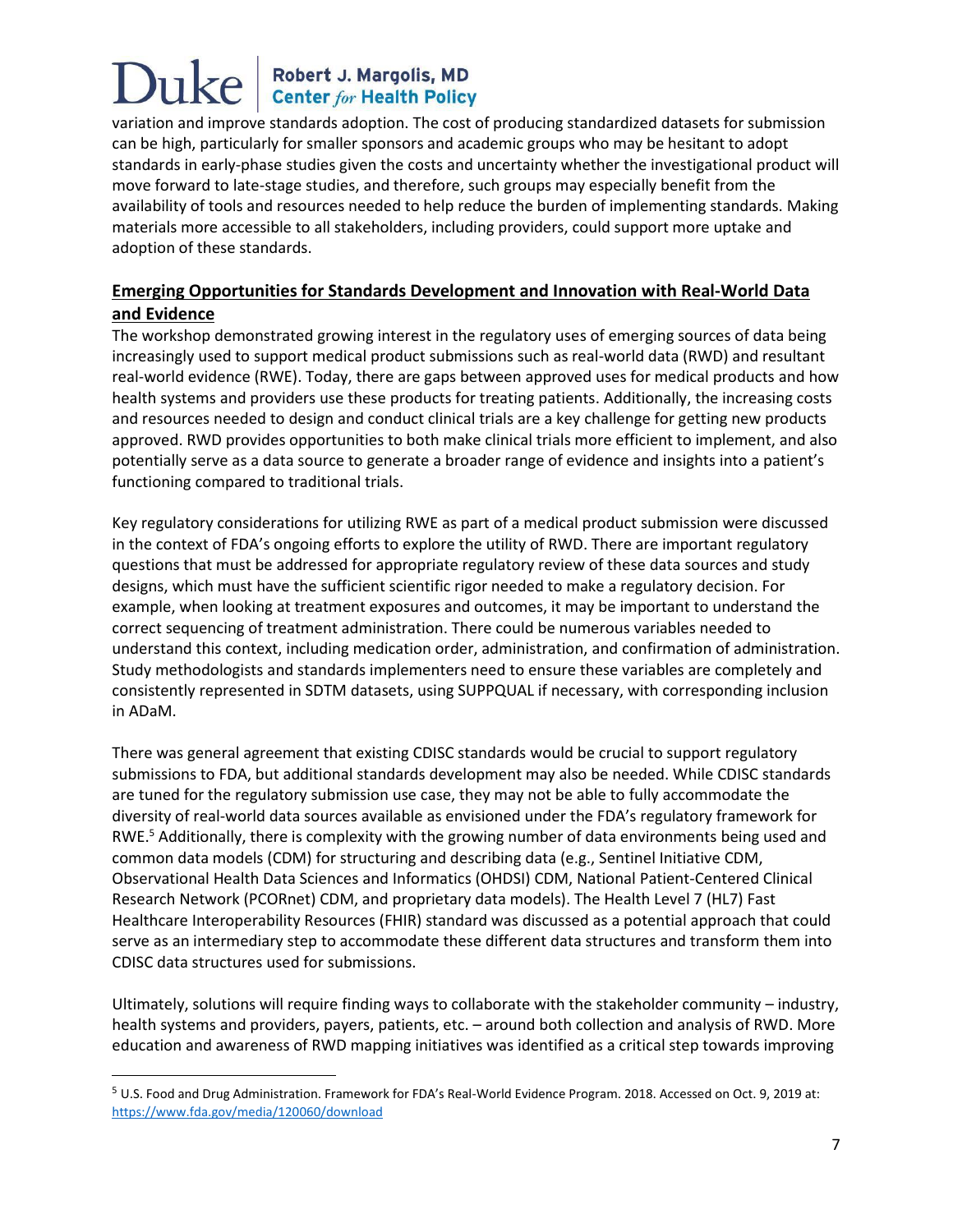consistency and reducing variation. Minimizing the number of data elements needed for mapping could also help reduce variation combined with hybrid approaches for data collection. This would involve combining retrospective data from sources such as electronic health records and claims databases with prospective data potentially collected by a registry to ensure the necessary context is available in the submission. As with clinical trial data, opportunities to automate data mapping and certain study data collection processes combined with quality by design principles where human judgement is still needed.

#### **Conclusions and Next Steps to Advance the Development and Implementation of Analysis Data Standards**

This conference sought to review current experience with foundational standards STDM and ADaM and identify any challenges that prevent the consistent use of ADS, which impacts FDA's review of evidence submissions. Key takeaways from the conference include the need for greater harmonization, communication, and innovation to reduce sources of variation and improve consistency across stakeholders submitting applications to the FDA.

Harmonization is needed between ADS user requirements and implementation guides, between regulatory agencies, sponsors, researchers, and funders of medical product research and development to improve efficiency and quality of regulatory review. More communication and partnerships are needed to not only support alignment of requirements across stakeholders, but also collaboratively identify challenges, build shared solutions, and disseminate best practices. The stakeholder community should also continue supporting opportunities for innovation with data standards and tools such as data visualization and machine learning to improve efficiency of analysis and reduce costs. This applies not only to traditional clinical trial data, but also standards for emerging data sources such as RWD and RWE. Table 1 below overviews each theme of challenge areas and opportunities to improve the efficiency of standards implementation for the Agency to consider as part of their strategic thinking and continued planning to develop or revise relevant guidance associated with submissions and promote use of standardized datasets for regulatory review as part of the PDUFA VI agreement.